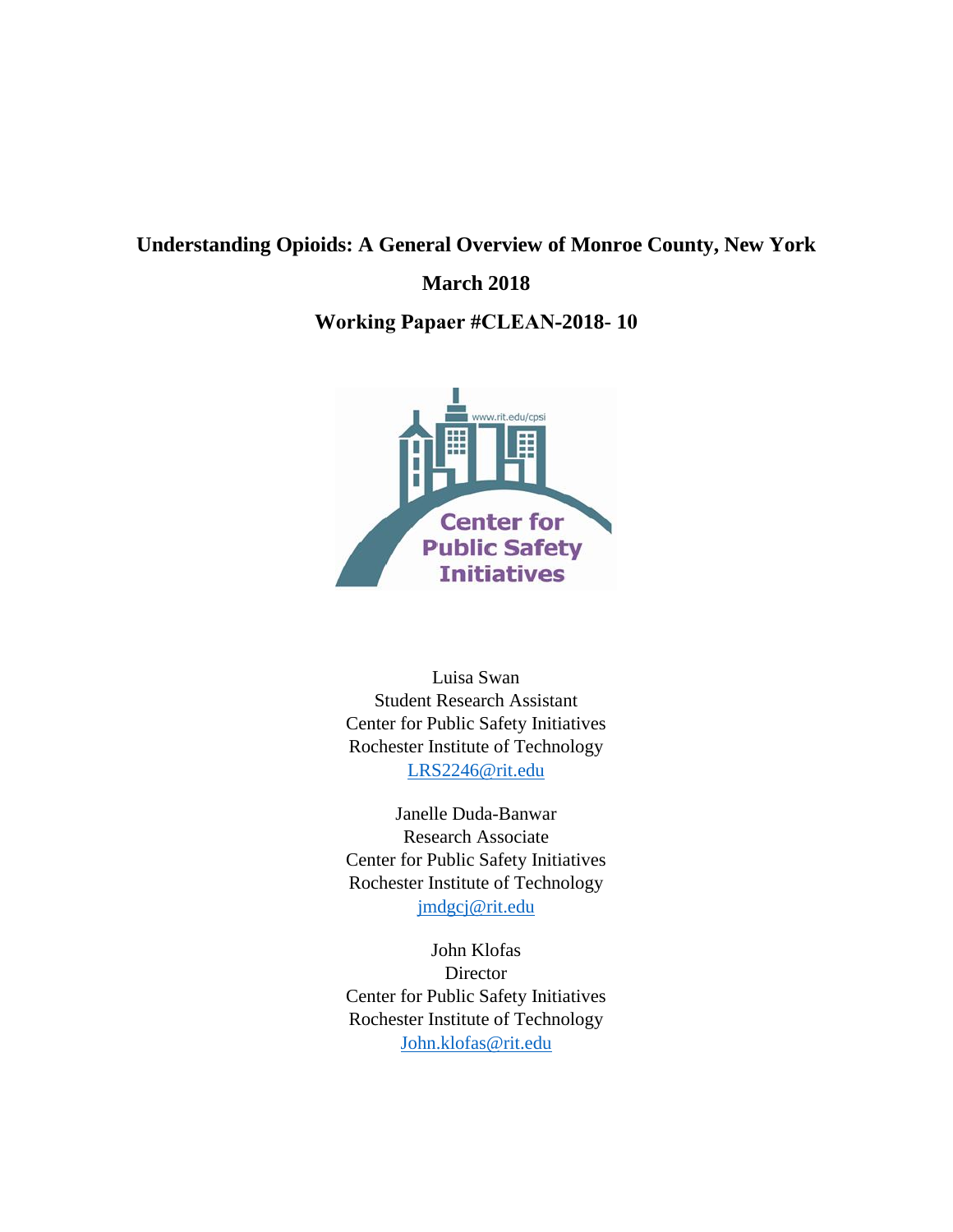#### **Introduction**

This paper is a broad overview of heroin use and discusses the current opioid epidemic in the United States and, locally, in Monroe County, New York. The topics covered include heroin use, addiction, drug culture, and treatment.

## **The Epidemic**

 $\overline{a}$ 

In 2016 alone, there were 42,000 Opioid-related deaths reported in the United States. In Monroe County, New York, in the same year, 118 Opioid-related deaths were reported according to the Department of Health (NYSDOH, 2017). These numbers included only victims that were Monroe County residents. Meaning, this data included people who listed their home address in Monroe County, but may have overdosed in a surrounding county. In the same year, the Monroe County Medical Examiner reported 169 opioid–related deaths in Monroe County; this is nearly four times as many homicides that occurred in Monroe County in the same year<sup>1</sup>. According to the Department of Health, there were approximately 537 opioid-related overdoses in Monroe County in 2016 (NYSDOH, 2017). Official annual data for 2017 are not yet available.

These numbers continue to rise and are likely higher than the numbers reported. Underreporting is attributed to the time it takes for toxicology screening to be completed and differences in data collection practices across agencies. Even with the underreporting, these large numbers demonstrate the growing problem in the United States and, specifically, Monroe County. In Monroe County alone, the number of opioid-related overdoses are 20 times higher than they were five years ago (NYSDOH, 2017).

<sup>1</sup> There were 44 homicides in Monroe County in 2016 (New York State Division of Criminal Justice Services, 2018)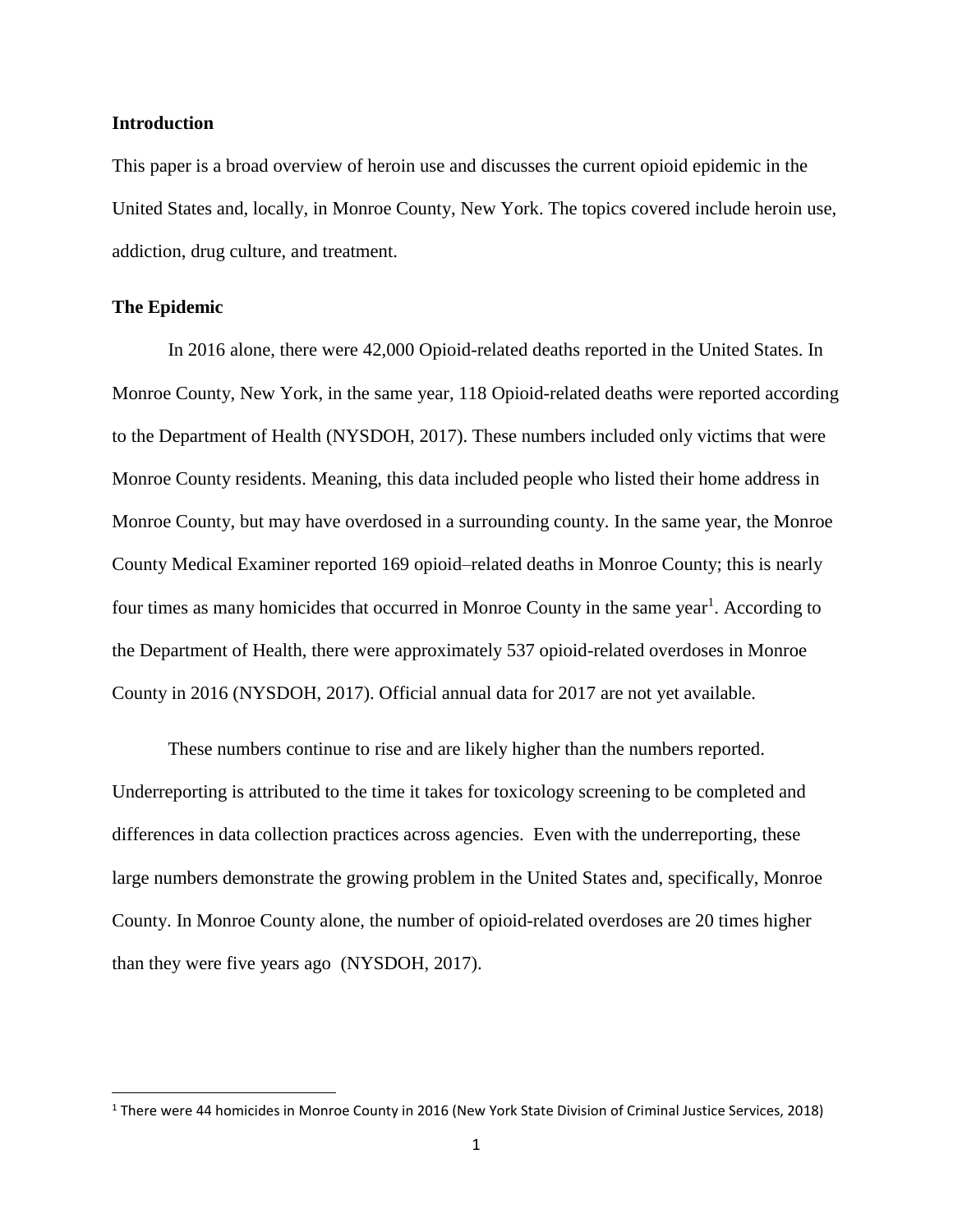## **Opioids**

 $\overline{a}$ 

Opioids are a class of drugs that act on the nervous system to relieve pain (Patterson, 2017). The most common types of opioids are Heroin, Fentanyl, and prescription opioids, such as, oxycodone, Vicodin, Morphine, and Codeine. Heroin is a white or brown powder that can be snorted, smoked, or injected. Fentanyl is a white powder that looks very similar to heroin, and is commonly used in the form of patches and pills. Fentanyl can be ingested orally, absorbed through the skin, and injected (Patterson, 2017; U.S. Department of Justice & Drug Enforcement Administration, 2017). The largest difference between these two opioids is that Fentanyl is a synthetic opiate, which means that it is chemically made in a lab instead of directly from the opium plant. Heroin, on the other hand, is a semi-synthetic opiate. It is made from the opium "poppy" seedpod and other chemicals. Synthetic drugs are more deadly than natural and semisynthetic drugs because their chemical makeup is different from heroin; the chemical makeup is dependent on whomever is producing it. One lethal dose of Fentanyl is 3 milligrams, whereas one lethal dose of heroin is 30 milligrams. This demonstrates how deadly fentanyl can be. Fentanyl is becoming more and more prevalent recently and has resulted in an increase in opioidrelated overdoses ("Fentanyl vs. Heroin...", 2016; U.S. DOJ & DEA, 2017). The image below shows a deadly dose of heroin compared to a deadly dose of fentanyl<sup>2</sup>.



<sup>2</sup> <http://nhpr.org/post/fentanyl-not-heroin-responsible-majority-nh-drug-overdoses-year#stream/0>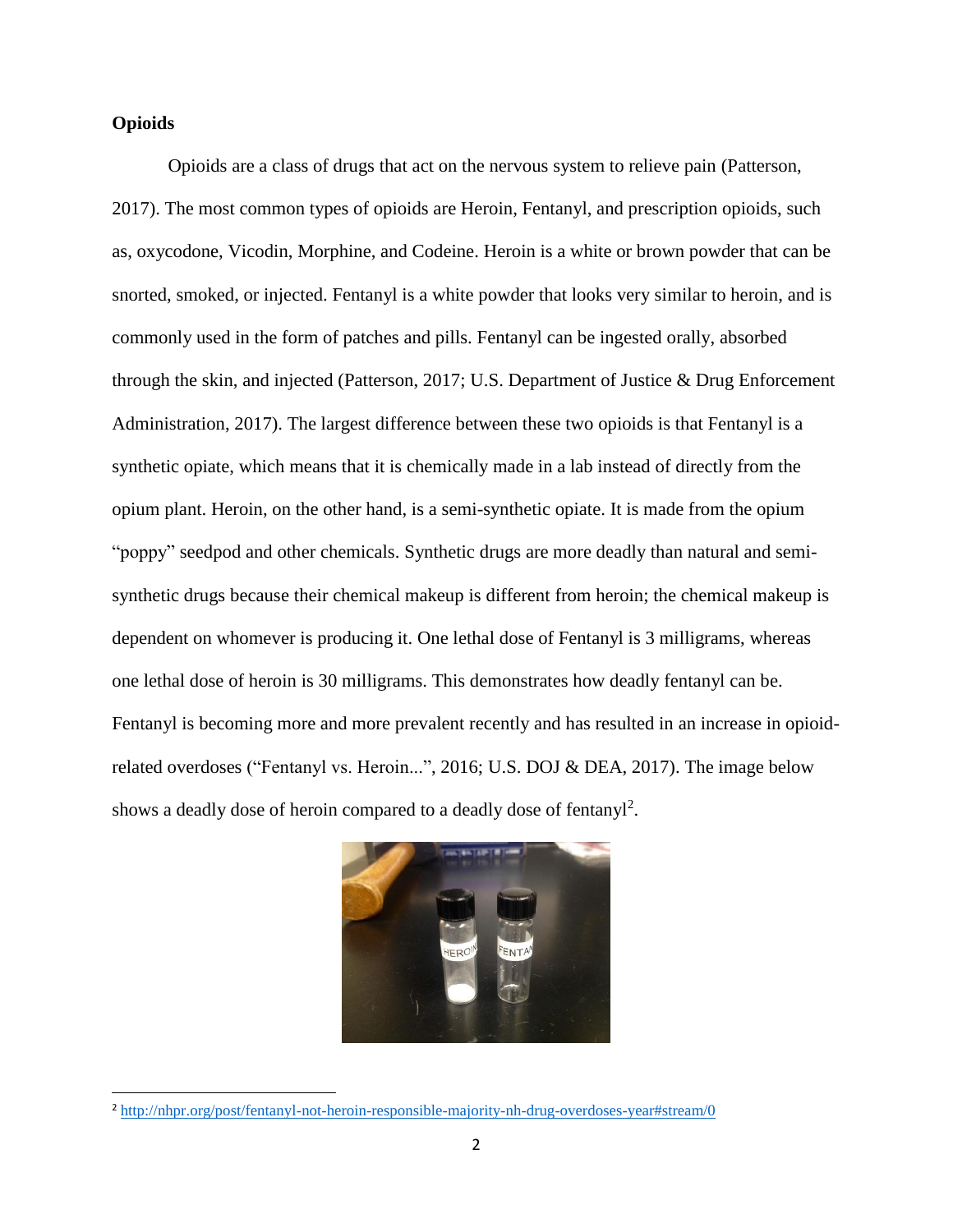## **Heroin & Addiction**

Drug users first use heroin for the "rush". Right after they use heroin, the individual will report feeling a warm, calming sensation followed by a heavy 'sluggish' feeling in their limbs (Patterson, 2017; U.S. Department of Justice & Drug Enforcement Administration, 2017). Then they will experience an increased sense of well-being and confidence. Some of the negative side effects to heroin include nausea, vomiting, itching, and dry mouth. Delayed symptoms of opioid use include drowsiness, a foggy mental state, and slowed breathing and heart rate. Once someone experiences heroin for the first time, they will most likely try it again. Since heroin is a highly addictive drug, someone may use it only a few times before becoming addicted (Patterson, 2017; U.S. Department of Justice & Drug Enforcement Administration, 2017). When one uses heroin, the length of the high depends on the method the individual uses. For example, if one injects heroin into their system, they will being to feel the effects after about 5 to 7 seconds. Whereas, if one takes prescription opioids orally, the individual may not being to feel the effects for about 30 minutes. In the initial hit of heroin, one will experience a rush that will generally last only a few minutes, but the high can last a bit longer. One may experience drowsiness during this time (Zacny, 1995; "Heroin") and the high usually lasts for around two hours but varies and changes over habitual use.

Addiction is marked by an increased effort in getting and using a drug even though the person is aware and has experienced some of the problems that may arise (Patterson, 2017). Addiction can be divided into physical dependence and psychological dependence. Physical dependence is related to your body's physical response to the drug, while psychological dependence is rooted in thinking patterns and environment. However, once users become addicted to heroin, they build up a tolerance to the drug, so they fulfill their need to use more of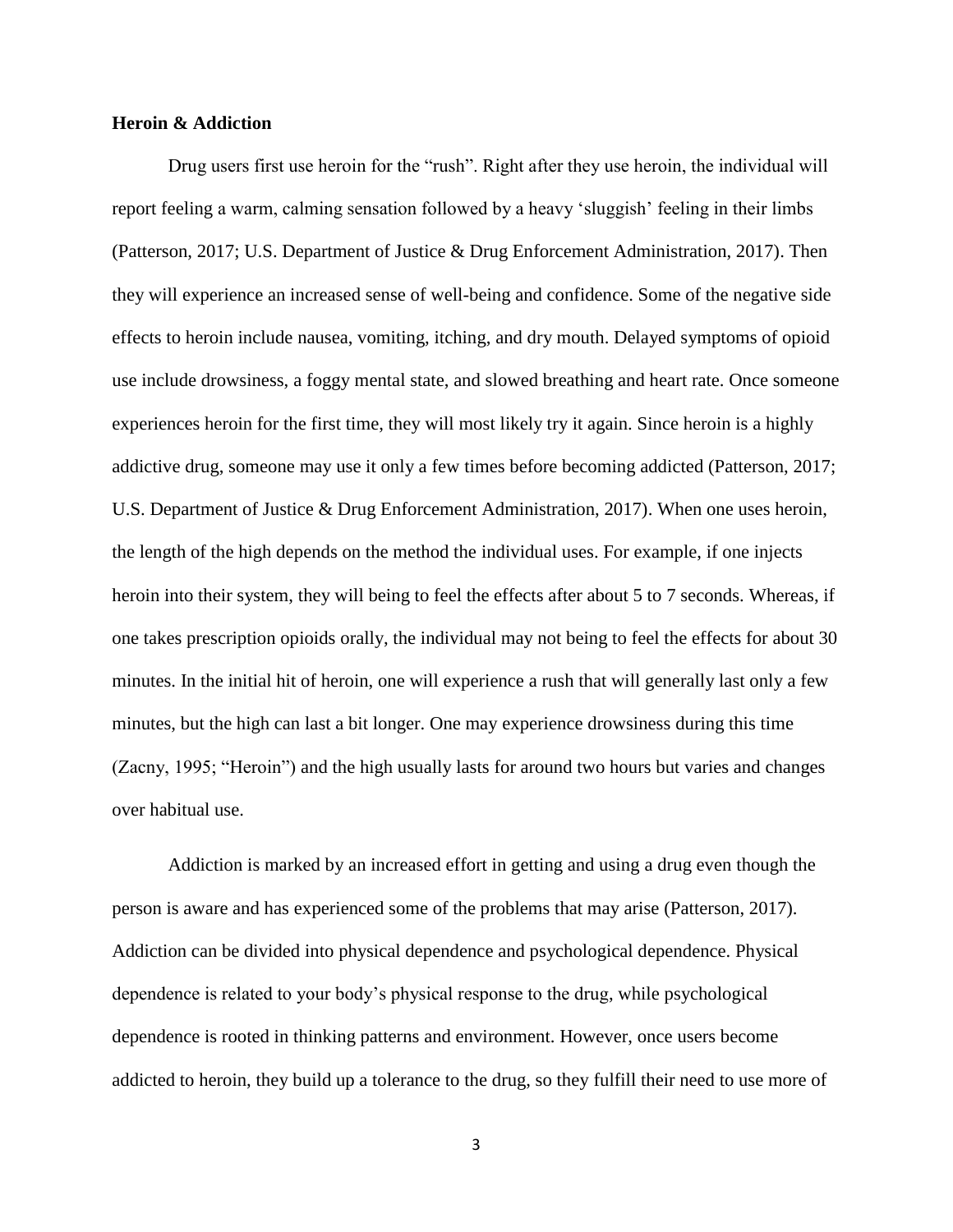the substance by using a higher dosage (Patterson, 2017). However, most heroin addicts are not using to obtain the 'high' they once felt while using the drug. Heroin addicts are often using to relieve their withdrawal symptoms. These withdrawal symptoms can include: fever, chills, sweating, and nausea. Heroin addicts can have needle marks or bruising on their arms where they choose to inject. They may also have skin abscesses and infections. Some internal consequences an addict may face are heart problems, liver and kidney disease, and collapsed veins from repeated injections. There is also the risk of users becoming infected with HIV/AIDS and Hepatitis B and C, if they are not safe with their needle disposal (Patterson, 2017).

Due to its addictive properties, more and more Americans are becoming dependent on the drug, which led to an increase in overdoses over the past year (Patterson, 2017). In the 1990s, doctors began to prescribe opiates as a cure all for chronic pain that individuals were experiencing (Lyapustina & Alexander, 2015). At this time, the effects of opioids were not fully realized, and patients began getting addicted to pain killers. In response to the over-prescription of painkillers, states, including NY, in recent years began registries to reduce doctor and pill shopping. This resulted in people turning to heroin to relieve their withdrawal symptoms. Specifically, in Rochester, NY, there have been many issues with the open-air heroin market leading to health and safety concerns. An open-air market means that sales and drug use are visible to the public; for example, on a street corner or in a vacant lot (C.J.B, 2018).

## **Drug Culture**

On the streets, Heroin is referred to by many names such as, stamp, smack, tar, brown sugar, China White, and Mexican Brown. In Rochester, some of the more common street names are Boy, Shit, H, Dope, and China (C.J.B., 2018). Back in the 70s, Heroin dealers used to market their product by creating a brand logo. Usually, the dealers would stamp their brand on the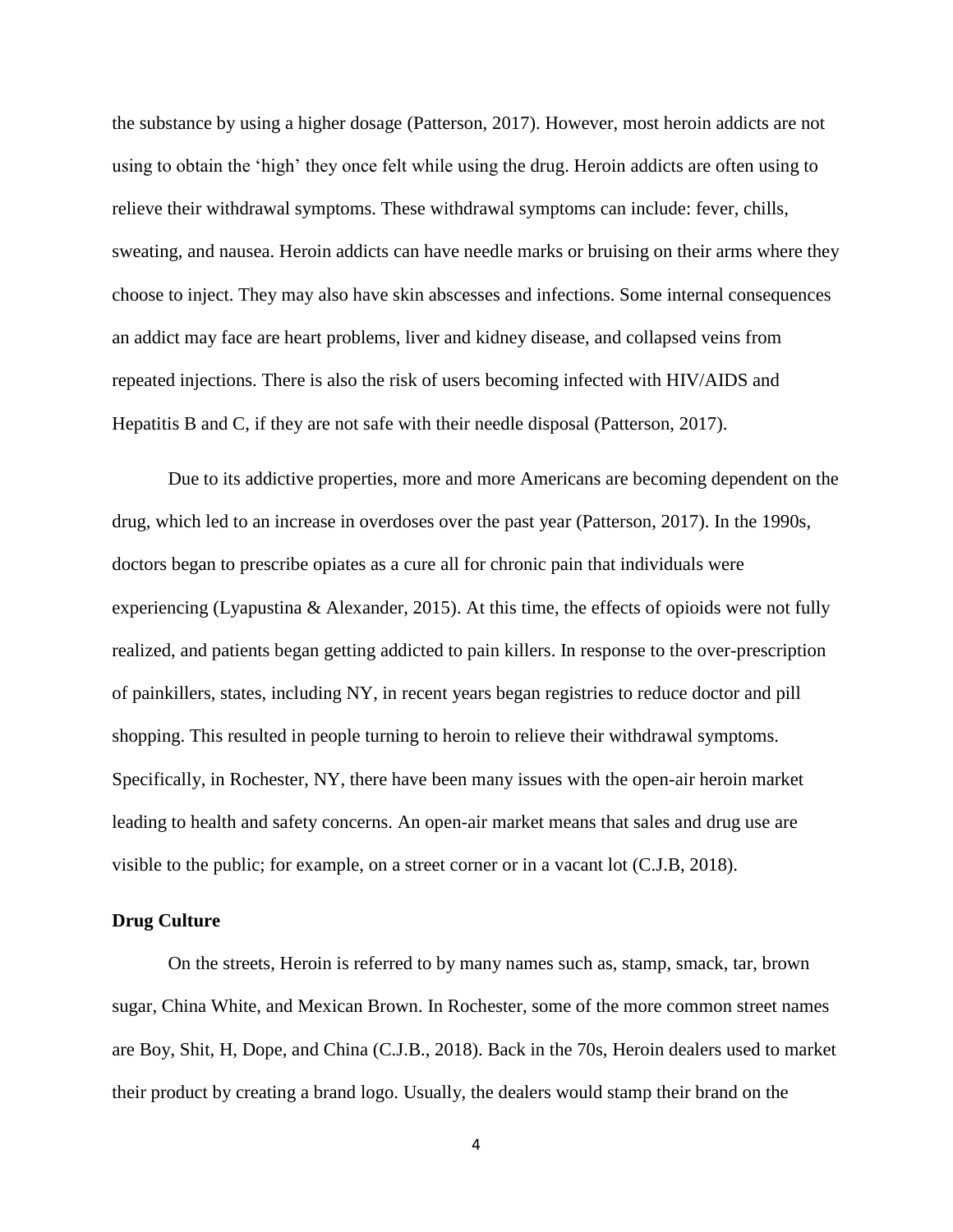product generating the nickname, 'stamp'. However, more recently, in Rochester, there is limited branding going on. According to recent interviews, branding is now in the form of different colored baggies. For example, one dealer may use green baggies, while another dealer may use purple baggies. Drug dealers sell their product by word of mouth and trust in their users. When looking for a dealer, one will usually go off of the recommendation of a friend or someone they trust (C.J.B., 2018). This occurs when the primary user and their dealer trust each other and the user has a good standing with the dealer's product. Meaning they have "the good stuff." However, there is also "bad stuff" out there as well.

When it comes to heroin, it can often be hard to tell if the drug is going to be good or bad. Good, meaning the product blocks one's withdrawal symptoms and they feel the same "rush" and warming sensation as they did the first time they used (C.J.B., 2018). There is also the bad stuff out there. Meaning the drug gives them adverse side effects or they do not feel the rush. These good and bad batches of heroin can be a result of the dealers cutting their heroin with other chemicals or substances to try and save money and product (C.J.B., 2018; U.S. DOJ & DEA, 2017). Dealers may mix heroin with fentanyl, which results in a "very good high", but is the most leading opioid that is driving the surge in overdose deaths (CDC, 2017). Logically, a non-user would refer to heroin cut with a toxic dose of fentanyl as the "bad stuff," but heroin users often refer to it as "good stuff" because the high is so close to the euphoric feeling of first use.

## **Related Issues**

With higher drug usage, comes issues with an increase in drug-related crimes. These crimes include theft, burglary, prostitution and robbery (Harocopos & Hough, 2005). Heroin addiction can lead addicts to steal to support their habit. When thinking of who commits theft,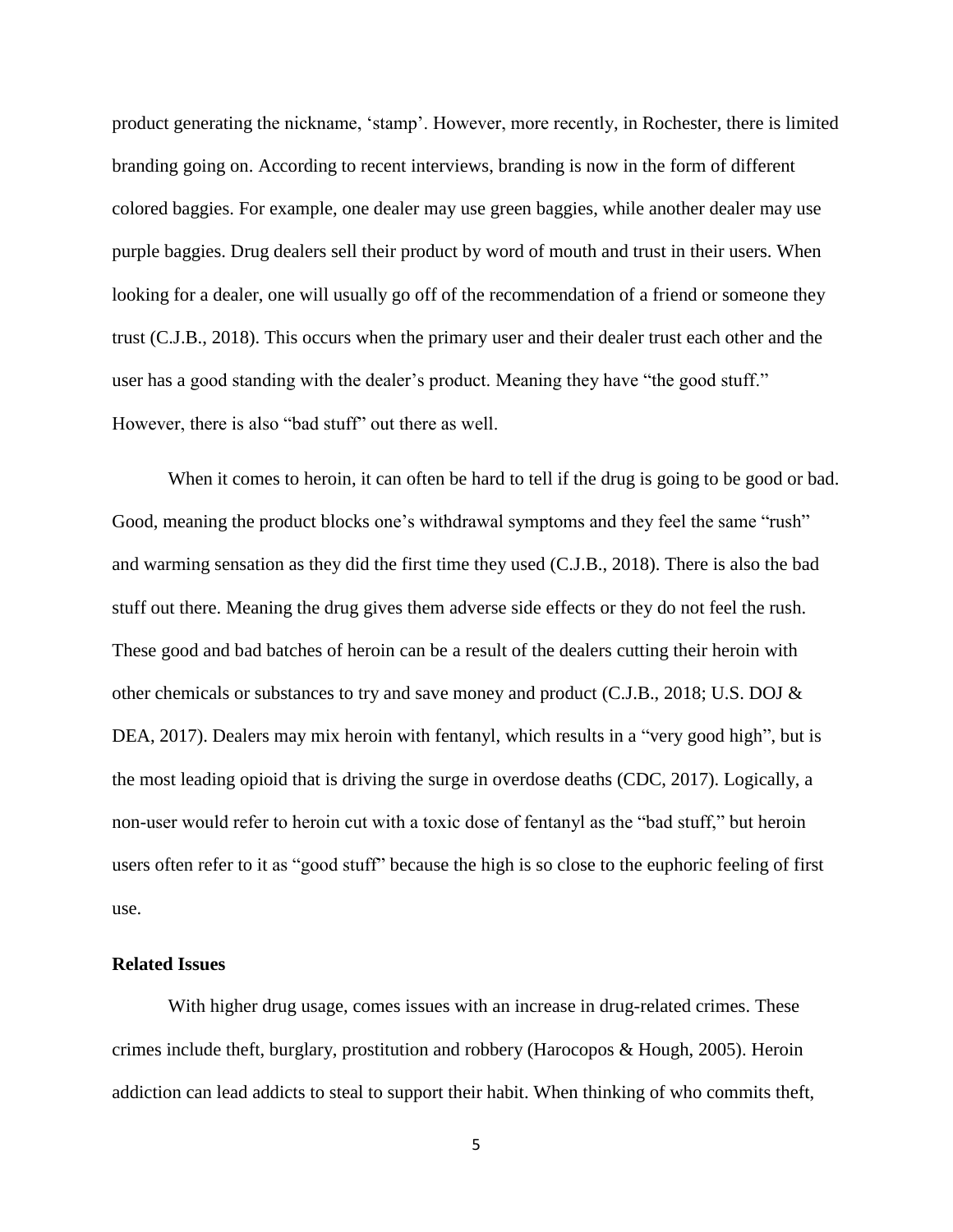one may think of a certain type of a person; however, with heroin addiction, there are no limitations to who can be an addict and who will steal to support their habit (Ryan, 2016); addiction does not discriminate (C.J.B., 2018). People from all backgrounds, races, religions, and geographies may steal to support their addiction.

The rise in heroin addiction brings issues with diseases and public health. One consequence of heroin use includes used needles left on the ground in neighborhoods (Ryan, 2016; "Heroin"). The needles may be left in parks, by schools, and other publicly accessible areas. This puts community residents at risk for Hepatitis C or even HIV (Ryan, 2016; "Syringe Exchange Program", 2018). Transmission can happen if one steps or gets poked by the needle and the used tip enters the skin. Not only are residents put at risk for these diseases, residents and children are susceptible to witnessing drug culture in their communities (Ryan, 2016). Their property values could decline due to an increase in vacant properties in the neighborhood and lack of interest in community revitalization, along with an increase in property and other crimes.

### **Treatment and Solutions**

With the rise in the opioid epidemic, there have been an increase in new ways to help tackle this issue. These include new drugs used to overturn overdoses, new treatment methods, or facilities for safe injection use and needle disposal. Narcan is the brand name for the drug Naloxone ("Narcan", 2017). Naloxone is a drug that blocks the opioid receptors in the brain and reverse the effects of the opioid. This drug is specifically used to reverse an opioid overdose; it does not affect other types of drug overdoses. Narcan comes in various forms, including intramuscular and in a nasal spray. Anyone can be trained on how to use Narcan ("Narcan", 2017). The drug is also sold over the counter for people to get without a prescription. Many emergency responders are trained to administer Narcan. Currently, there are no known side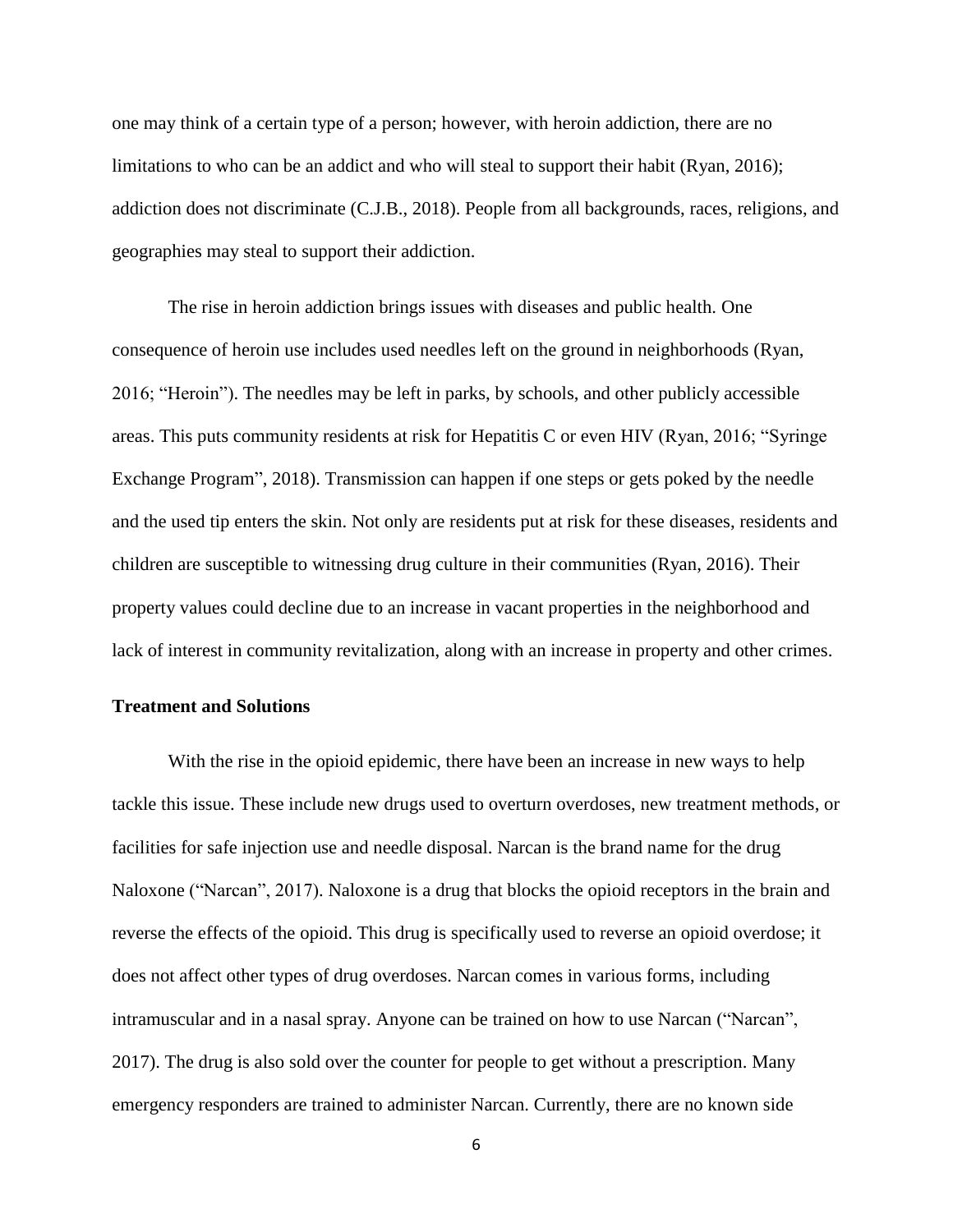effects to Narcan. Meaning, if someone is suspected to be overdosing, but they really are not, yet they receive Narcan, then they will not suffer any side effects ("Narcan", 2017).

Another solution to the epidemic is the use of safe injection sites. This type of program is not offered in the United States; however, legislation has been passed to implement these in San Francisco and Philadelphia. These sites offer addicts a place to go and safely use heroin (The Editorial Board, 2018). The program staff monitor individuals to make sure they do not overdose and are able to have clean water and needles when they use. This program is controversial and has mixed reviews among government officials and residents. Another solution is a needle exchange program. Needle exchange programs are used to help addicts dispose of their needles safely and to allow opioid users access to clean needles, water, and other drug supplies ("Syringe Exchange Program", 2018). Trillium, in Rochester, has a syringe exchange program in which they offer clean water and needles in exchange for used needles. They give their client safe disposal containers for needles, and connect them to health insurance and treatment options if they are interested ("Syringe Exchange Program", 2018). These programs are helpful to users and the public to ensure safe using and safe disposal of needles.

## **Conclusion**

The use of opioids in the United States has hit an all-time high in the past two years and it is still on the rise (NYSDOH, 2017; MCME, 2017). Heroin is a highly addictive opioid that is being used worldwide, but, more specifically, it is a big problem in Monroe County. Opioidrelated deaths and nonfatal overdoses are on the rise. Heroin users' health is at risk and the problem seems to still be on the rise locally (Singer, 2018). Treatment and needle exchange programs continue to develop to reduce opioid use and overdose. Drugs such as Narcan are becoming more popular to help tackle the overdoses; however it may not be enough.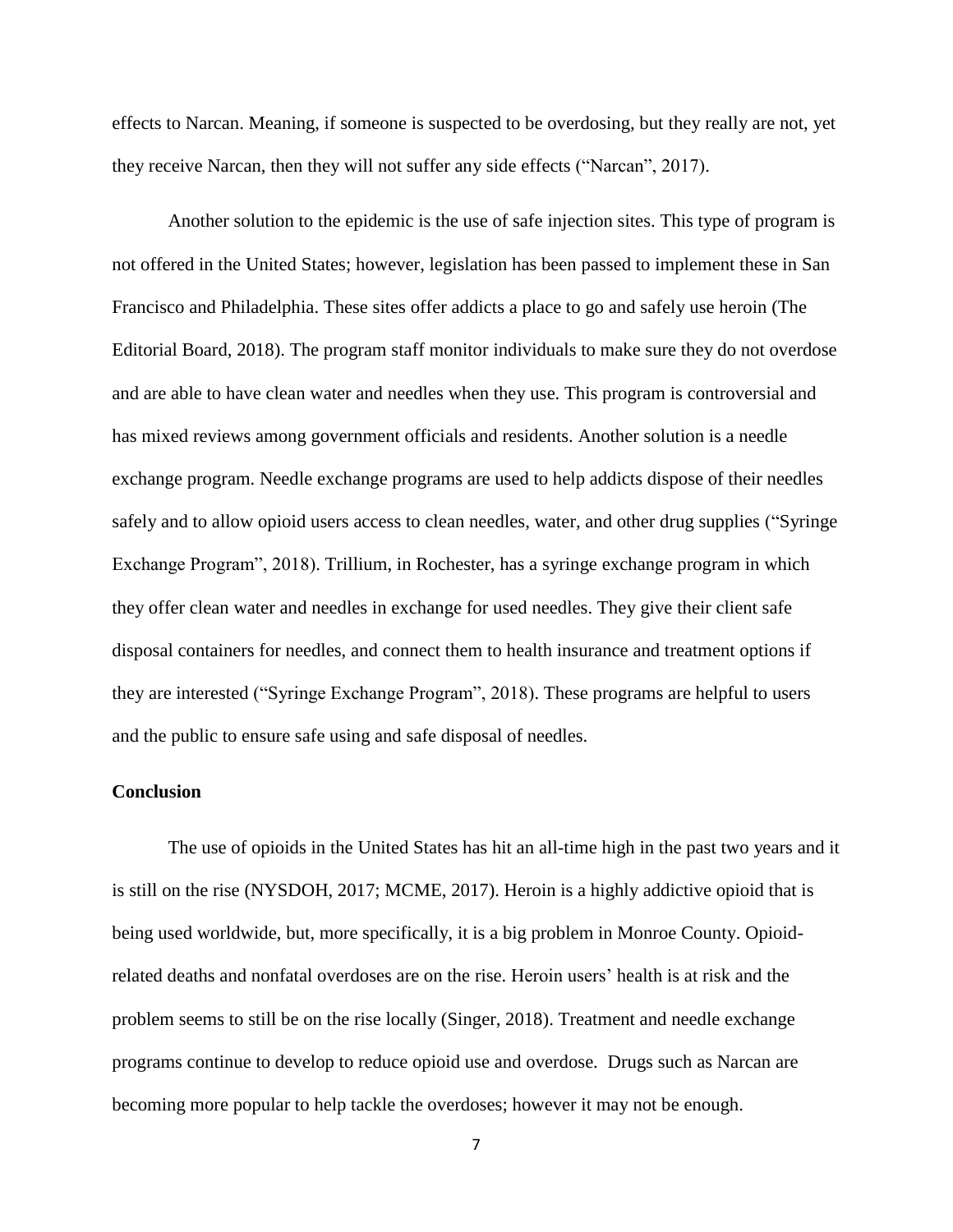## **References**

- B, C. J. (2018, January). Personal Interview.
- Centers for Disease Control and Prevention. (2017, July). Prescription Behavior Surveillance System (PBSS) Issue Brief. Retrieved from, <https://www.cdc.gov/drugoverdose/pdf/pbss/PBSS-Report-072017.pdf>
- "Crime, Arrests, and Law Enforcement". (2018). *Drug War Facts*. Retrieved from [http://www.drugwarfacts.org/chapter/crime\\_arrests](http://www.drugwarfacts.org/chapter/crime_arrests)
- New York State Division of Criminal Justice Services (2018) Index Crimes Reported: 2012 2016 by county and agency. Retrieved from, http://www.criminaljustice.ny.gov/crimnet/ojsa/indexcrimes/county\_totals.htm
- "Fentanyl vs. heroin: The similarities and difference between two powerful opioids". (2016). *American Addiction Centers.*
- Harocopos, A. & Hough, M. (2005). Drug-dealing in open markets. Center for Problem Oriented Policing. Retrieved from, http://www.popcenter.org/problems/drugdealing\_openair/
- Lyapustina, T., Alexander, G. C. (2015). The prescription opioid addiction and abuse epidemic: how it happened and what we can do about it. *The Pharmaceutical Journal*.
- Medical Examiner: Monroe County, NY. (2017). Medical examiner releases annual heroin, opioid and fentanyl overdose data. Retrieved from [http://www.whec.com/whecimages/repository/cs/files/Overdose\\_data-](http://www.whec.com/whecimages/repository/cs/files/Overdose_data-Monroe_County.pdf)Monroe County.pdf.
- Miroff, N. (2017). From Teddy Roosevelt to Trump: How drug companies triggered an opioid crisis a century ago. *The Washington Post.*
- "Narcan" (2018). *ADAPT Pharma.* Retrieved from [https://www.narcan.com/.](https://www.narcan.com/)
- NIDA. (). Heroin. Retrieved from<https://www.drugabuse.gov/drugs-abuse/heroin>
- New York State Department of Health. (2017). New York State- opioid annual report. Retrieved from https://www.health.ny.gov/statistics/opioid/data/pdf/nys\_opioid\_annual\_report\_2017.pdf
- Patterson, E. (2017). Heroin abuse. Retrieved from drugabuse.com/library/heroin-abuse/
- Ryan, J. T. (2016). Drug and property crime link explored. *Perry County Times.*
- Singer, P. (2018). February's opioid total: 28 days, 84 ODs, 16 dead. *Democrat and Chronicle*, Retrieved from, [https://www.democratandchronicle.com/story/aerial](https://www.democratandchronicle.com/story/aerial-journalism/2018/03/09/monroe-county-opioid-overdoses-fatalities-february/411211002/)[journalism/2018/03/09/monroe-county-opioid-overdoses-fatalities-february/411211002/](https://www.democratandchronicle.com/story/aerial-journalism/2018/03/09/monroe-county-opioid-overdoses-fatalities-february/411211002/)
- The Editorial Review Board. (2018). Let cities open safe injection sites. *The New York Times.* Retrieved from [https://www.nytimes.com/2018/02/24/opinion/sunday/drugs-safe](https://www.nytimes.com/2018/02/24/opinion/sunday/drugs-safe-injection-sites.html)[injection-sites.html.](https://www.nytimes.com/2018/02/24/opinion/sunday/drugs-safe-injection-sites.html)